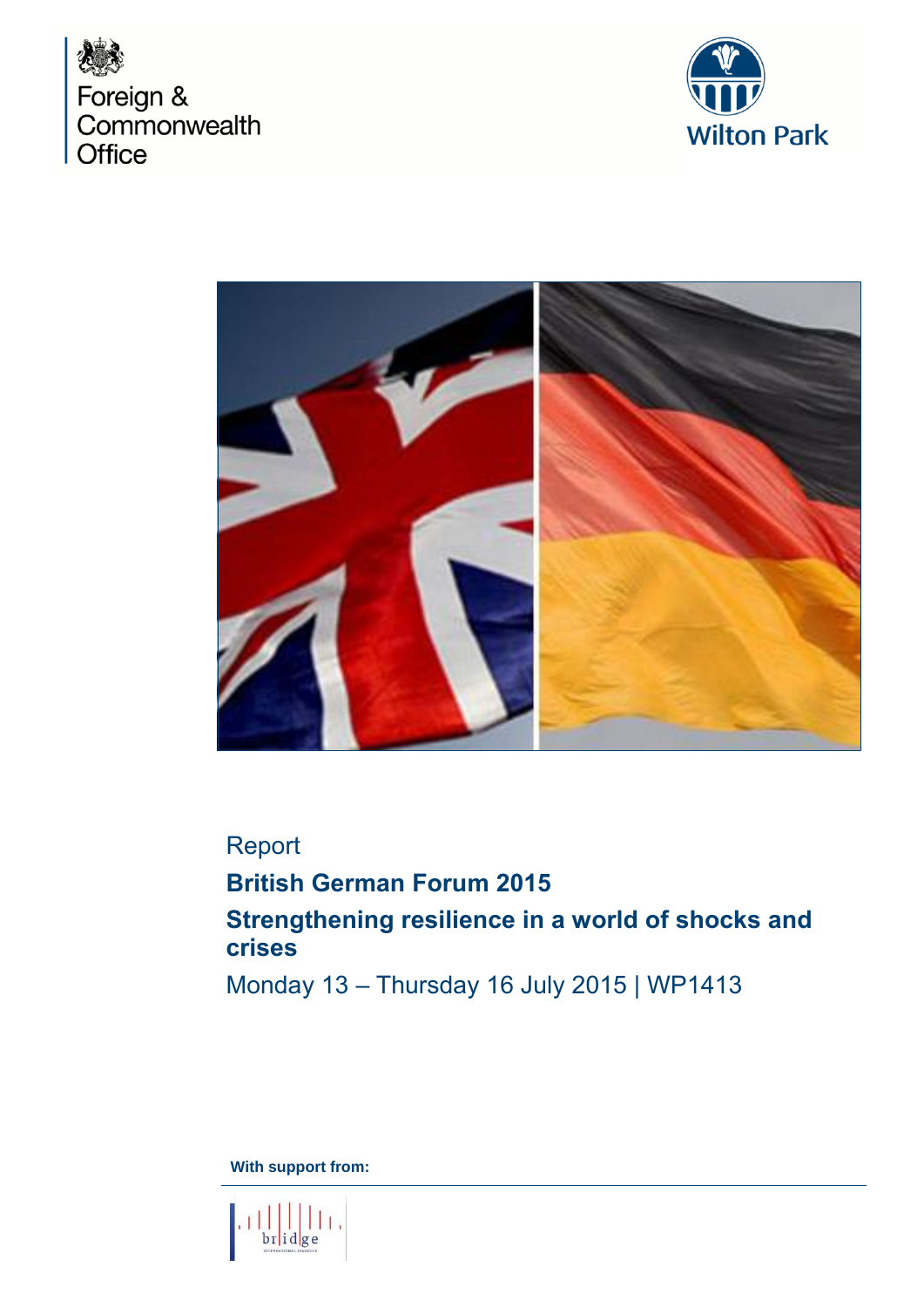

## Report

## **British German Forum 2015**

## **Strengthening resilience in a world of shocks and crises**

# Monday 13 – Thursday 16 July 2015 | WP1413

The world is arguably more dangerous and unstable than at any time since the end of the Cold War. Is this generation ready to respond? This year's British German Forum, the 30th, took place in a context of unprecedented global change where the diverse security threats faced by the international community join ongoing challenges such as climate change. 2015 represents a critical point for Europe and for the Anglo-German relationship.

The British-German Forum was established by Chancellor Kohl and Margaret Thatcher in 1985 and has been an annual event ever since. The Forum provides a dynamic space in which participants can network and share ideas among their peers and gain insight and inspiration from experienced professionals. Through dialogue, it aims to facilitate both increased shared understanding and the building of strong relationships between influential young Britons and Germans.

## **Key points**

- One of Europe's major problems is its tendency to introspection. Given the intractability of the internal problems in Europe and the Eurozone at present, including instability of the Greek economy, large scale migration into the continent, instability on its southern and eastern borders, it is not clear whether the EU will be able to realise its potential as a credible global actor.
- Messaging is a key area where the EU could do better both in delivering on its promises, and in the coherence of messaging across member states. It does not need to be "all things to all people", but the EU is urged to state clearly what it plans to deliver and then follow through.
- The UK and Germany have much common ground, though Brexit looms large and will continue to do so until the UK referendum about its EU membership in 2017. Forum participants argued that the UK could and should be a full partner in the European project, however due to the fact that the UK is distracted by its internal debate on membership it is more absent now than at any point in recent memory. The group came to broad agreement, however, that most key decision makers in both countries want the UK to remain an EU member.
- Building resilience now and in future means harnessing new technologies, new forms of engagement, and new methods of communication. This includes nonstate actors participating in the conversation, finding carbon neutral ways for countries to develop, and providing education, skills, and social security to citizens commensurate with the challenges they are likely to face in coming decades.

"Building resilience now and in future means harnessing new technologies, new forms of engagement, and new methods of communication"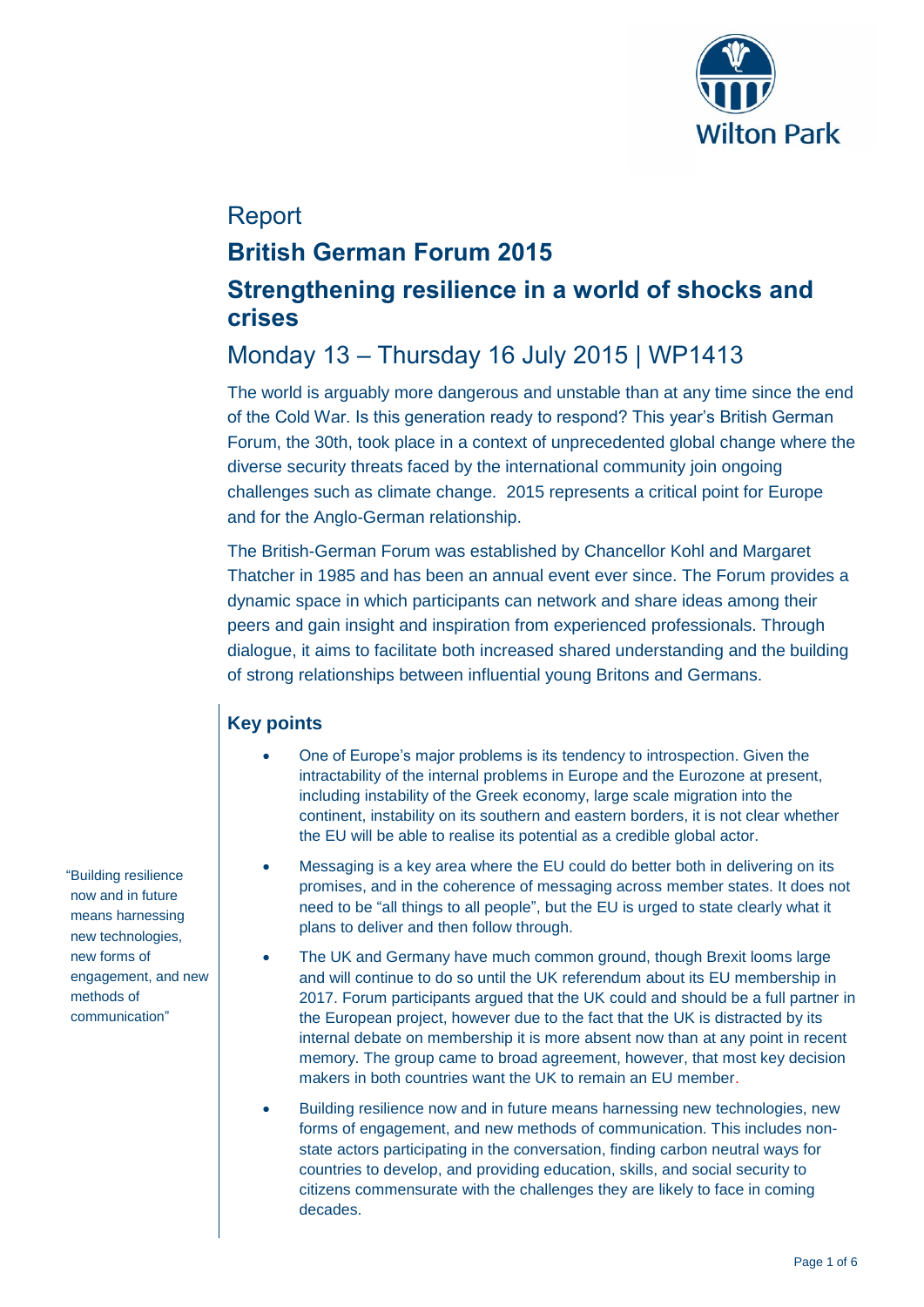## **How to strengthen resilience in a world of shocks and crises?**

- 1. Europe<sup>1</sup> has a continuing tendency to look inward at process and its own internal crises whilst not fully engaging with those crises outside its borders. The preoccupation with membership, treaty change, and Eurozone instability has distracted the institutions and the population from such threats as: Russia and its drastic change in posture; religious extremism and terrorism; the relative decline in power on the world stage of Europe; shifting demographics. These are issues that exercised the Forum participants, and would ideally be given more bandwidth by Europe if it was able to spend less time on internal crisis management and restructuring.
- 2. To drill down into ways of building resilience, the group looked at different definitions of resilience: personal; physical; mental; and economic. It was agreed that it is a relatively amorphous term that is hard to define. Resilience is tied into self-confidence, both personal and national
- 3. To cope with the crises, resilience needs to start at the national level. Resilient and robust member states will then make up a more robust collective of 28. One initiative floated that found a receptive audience was increased intelligence cooperation between member states, the EU, and NATO. An exemplar held up of this was the harmonious relationship between NATO as an organisation and Sweden.
- 4. Europe's share of world population and global wealth will be smaller by 2050, so there is a pressing need to work better together, forge diverse global partnerships, and to continue to be, and be seen to be, a catalyst for good in the world.
- 5. The consensus of the Forum was that they could not recall a time, in living memory or indeed prior to this, when the UK has been so absent on the European stage. There was a view that the UK is becoming more inward looking generally.

### **Crises and instability on Europe's borders**

- 6. Decision making in Europe is by nature slow and bureaucratic given the need to balance and take account of the needs of 28 different member states. It cannot compete with the monolithic central control structure of Russia. Given this, it has to be both as nimble as it can be, and also to ensure it is a positive, thriving example of European values including democratic institutions, freedom of the press, environmental responsibility, inclusive and robust societies. The big question, as with everything the EU does, is what is the value added by the EU in any given situation.
- 7. On migration, aside from the lack of a coherent European strategy that encompasses both up and down stream policy approaches to combat the negative causes and effects of migration, the case for the positives surrounding migration is not made often enough. Whether this be high skilled migrants working in research, development, academia and the like, or service industry work there are benefits to Europe and its member states. An example of this is the current German age demographic imbalance and their need to take in new young graduates to supplement the low levels of German youth. The almost existential problem that migration from Europe's southern neighbourhood is currently presenting to the EU and its social security systems should not be underplayed.
- 8. In relation to European security architecture there is a stark difference between tactics and strategy. It was felt that in relation to Russia, Syria, and migration into Europe the EU has been responding tactically and is relatively bereft of longer term strategy. There was recognition that these are complicated and often intractable issues. However, it was felt that Europe could and should be doing more. With regards to security 'architecture', there was general agreement that the EU cannot guarantee security in its

"The consensus of the Forum was that they could not recall a time, in living memory or indeed prior to this, when the UK has been so absent on the European stage"

<sup>1</sup> Unless specified otherwise, 'Europe', 'European Union', and 'EU' are used interchangeably to refer to the collective of 28 EU member states.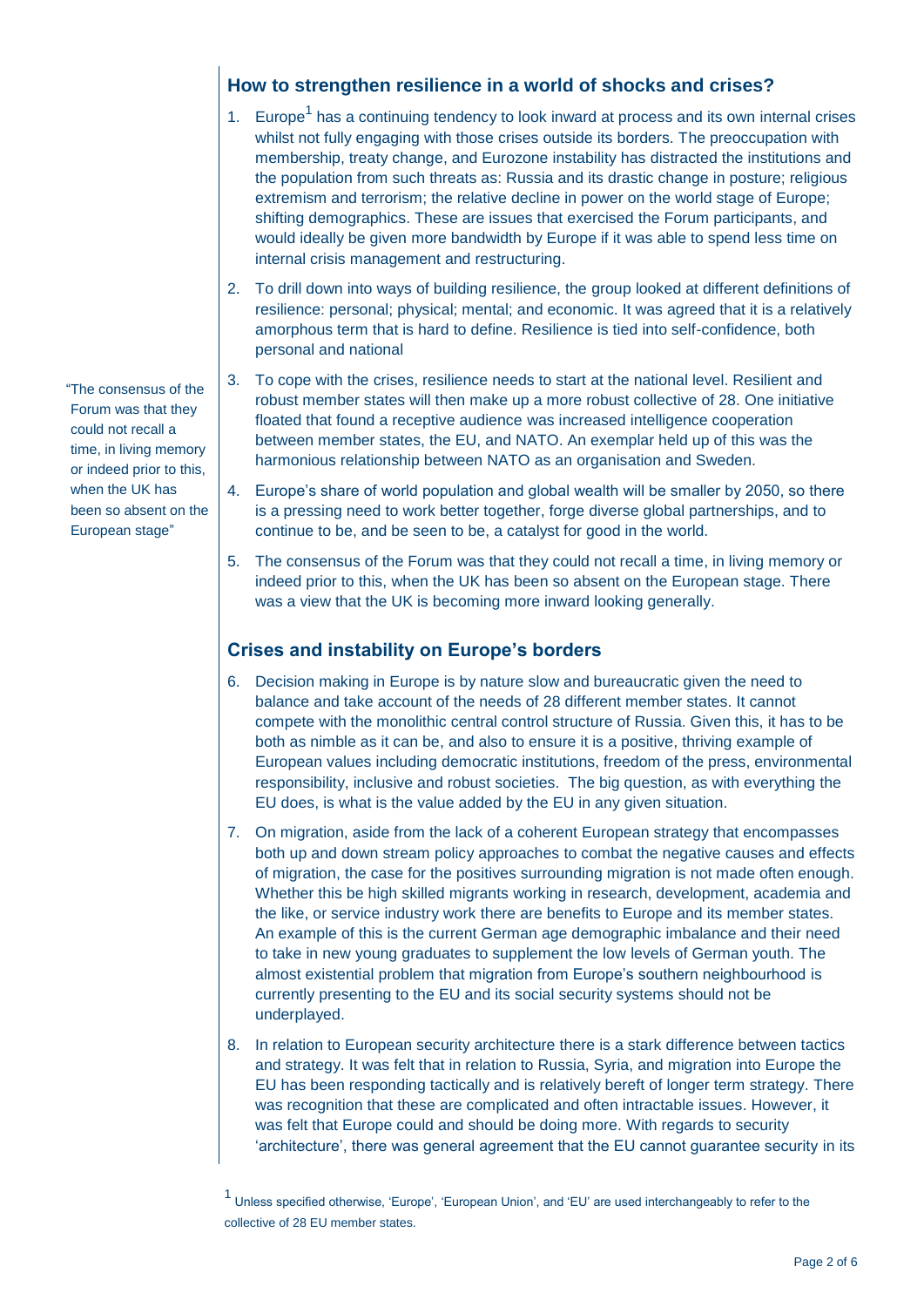eastern neighbourhood on its own, and needs to be working in cooperation and concert with NATO, the OSCE, and Council of Europe.

- 9. Messaging was highlighted as important; Europe doing what it says, and spelling out what it intends to do. Junker's recent suggestion of a standing EU army was seen as particularly unhelpful in this light as it is deemed unfeasible by common consent and unlikely in the short to medium term or indeed ever. There is a pressing need for Europe to deliver on its promises, both within a grand narrative, and on specific issues. The first step towards doing this would be to craft coherent foreign policy positions that a majority of member states can sign up to. Ambiguity about the status of the External Action Service (EEAS) in the division of competences between it and national foreign services does not help it was suggested.
- 10. The question of whether the world is actually more unstable or more in crisis than 10 or 20 years ago (or even further), was posed. While the challenges facing Germany, the UK, and Europe are great, it could not be said that the current moment represents anything approaching a nadir.
- 11. One central challenge for all those with a stake in the success of the European project, from politicians to business leaders, is the need to engage with blue collar European workers who find themselves impacted by an influx of people looking for low-paid work. This is true for movement between member states, and migration into the EU.

#### **Climate change, extreme weather, and the impact: how to respond and adapt?**

- 12. The projected changes in world temperature changes could have a huge impact on Europe, altering the climate of both the UK and Germany to resemble that of countries closer to the equator. This is assuming that the global temperature increase can be limited to 2°C, which in itself will require sustained and cooperative global effort. It is projected that there are, according to the Intergovernmental Panel on Climate Change (IPCC), 1,000 gigatons of carbon that can be emitted to keep warming to within 2°C. According to the IPCC, over half this 'budget' had been 'spent' by 2011. The question of how and where to allocate this 'budget' is a huge hurdle to overcome.
- 13. A recurring theme was the underlying problem of a lack of co-operation and cohesion in Europe on reducing and managing the effects of climate change. Work can and should be done to increase cohesion in the lead up to December's United Nations Climate Change Conference in Paris which is seen as the world's last best chance to reach an agreement on cutting carbon emissions.
- 14. In the long term this is an issue tied in inextricably to the migration debate; as areas closer to the equator become inhospitable, or even inhabitable, there is likely to be mass flight towards the poles, with Europe being a key destination. Management of climate migrants will be impossible without an adequate framework and coordination.
- 15. The Forum questioned what impact Europe can make in responding to climate change given its relatively small fraction of the global population, and how it can persuade those nations in the process of industrialisation to do so cleanly. Potential solutions put forward were to lead by example, and to harness technological advances which could enable development in Africa to skip certain stages as has been done in adopting mobile connectivity.

#### **What shape for democracy and governance to respond to shocks and crises in the 21st century: parliamentary perspectives**

16. In examining parliamentary perspectives for responding to crises, it became apparent that differences of view on EU and Eurozone membership remain, including between committed Europeans. For some on both the left and right wings of politics across Europe the flaws in the architecture and processes of the European Union are simply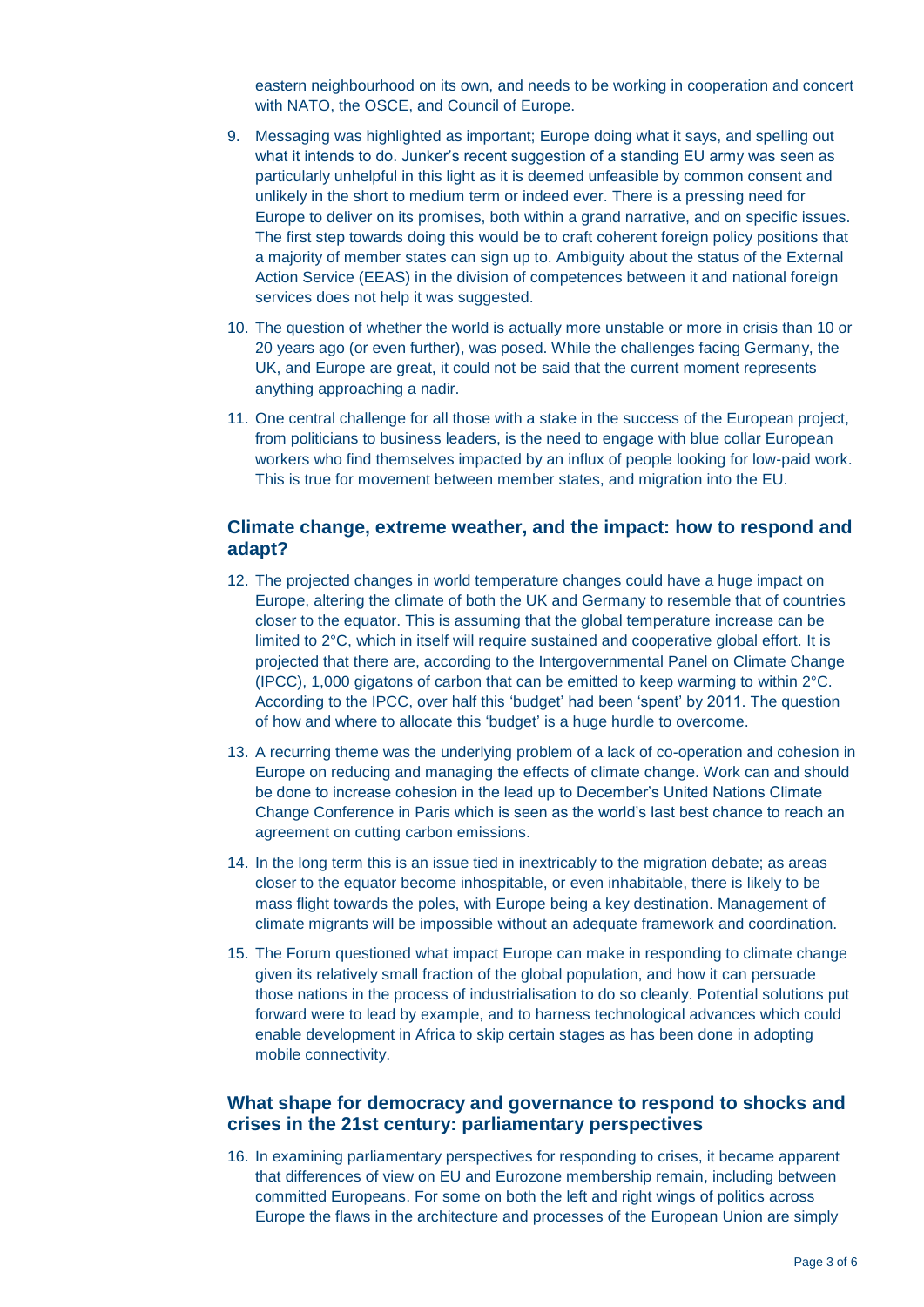too great, for example UKIP in the UK, Podemos in Spain, and factions of Syriza in Greece. The imposition of austerity on Greece presents a significant challenge to the European ideal; how and why was Greece allowed to join the EU, and single currency, in particular when it now appears it was not financially ready? Is it right that a Greek government not connected with the political class of the 1990s and 2000s is being held to account for the errors of previous administrations? Can the fiscal realities be morally justified and separated from the suffering of ordinary people?

- 17. Perhaps more of a concern, and indeed intrinsically linked to issues of Brexit, is the constitutional crisis of the United Kingdom. A vote to leave the EU in the referendum could lead to another call for a vote on Scottish membership of the UK. In addition, a more robust border between The Republic of Ireland and Northern Ireland would only inflame tensions. London would also be in violation of the Good Friday Agreement if it proceeded with withdrawal from the EU. The Irish question was raised at many points throughout discussions in several sessions, an issue generally missing from commentary on Brexit in the media.
- 18. Discussions about an ever closer union of the EU remain a significant problem, both conceptually and practically, particularly for the British. For the UK to remain a member and become fully re-engaged, there needs to be nuance added to this precept; a la carte, two speed Europe, for example.

### **Responding to growing international shocks and crises: how?**

- 19. In order to respond to international shocks and crises foreign ministries and the EU have a varied toolbox to deploy. This includes trade; the Common Security and Defence Policy (CSDP), the Common Foreign and Security Policy (CFSP), and burden sharing. Though not perfect, there are many instances in which the EU and its foreign relations machinery can and does work for the benefit of member states.
- 20. Introspection, cumbersome decision-making, and limited funds were highlighted as being the main limiting factors to the EU being a cohesive and effective operator on the international stage through the EEAS.
- 21. There was debate on the best way for the EU to address the outside world; is this with one voice of consensus amongst the 28? Or to adopt a more a la carte approach? There was no conclusive answer. However, it was agreed both that an action taken with approval of the 28 carries significant weight, and that in some cases it is not practical or profitable to seek approval of the 28.

#### **Europe's economic future: what future for the Euro and what impact on European economies?**

- 22. Since the inception of the EU, and particularly the introduction of the European single currency, economic integration of its members has been a complex process in the extreme. Having reached somewhat of a status quo, it has been buffeted first by the Global Economic Crash of 2008 and seemingly never ending subsequent crises in the Eurozone itself since. European leaders have taken unprecedented steps to keep weaker members in the Single Currency, but for the first time serious questions are being asked over whether Greece in particular can remain in the Euro in the long term.
- 23. A major flaw in the workings of the Troika (the tripartite committee led by the European Commission (Eurogroup) with the European Central Bank and the International Monetary Fund (IMF)) in its work to remedy financial instabilities in the Eurozone was highlighted as being the seeming disconnect between the IMF's research and operational arms. In multiple cases the operational arm was noted as having acted contrary to the recommendations of its own research division.
- 24. The Forum addressed the provocative question of whether the UK is irrelevant in the European context and whether indeed that matters. It was quickly established that for a

"Introspection, cumbersome decision-making, and limited funds …(are)… the main limiting factors to the EU being a cohesive and effective operator on the international stage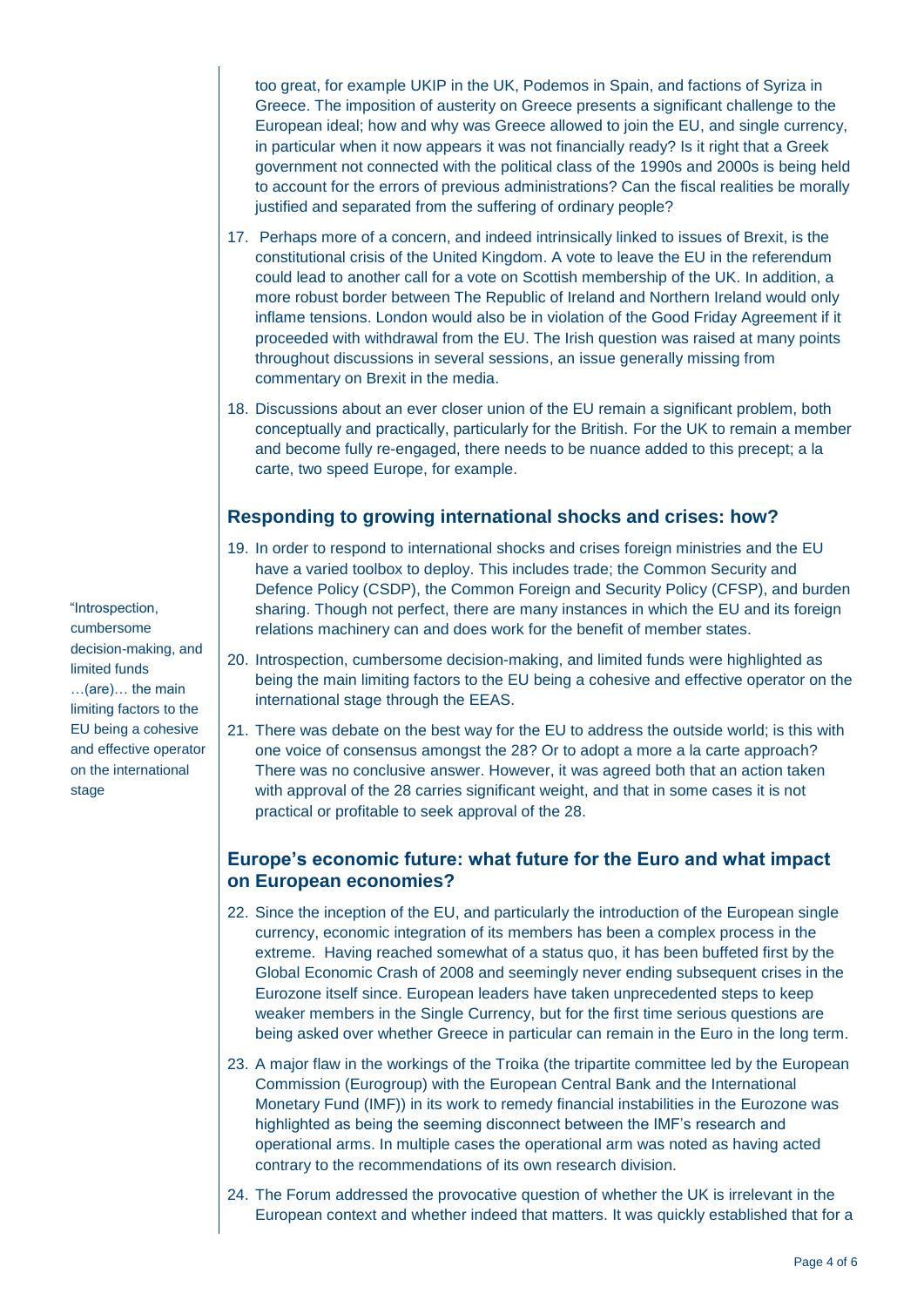number of reasons, history and economic ties prominent among them, the UK is now and will continue to be relevant. There was broad consensus, however, that by making strides to make itself irrelevant in its drive for reform or potential withdrawal, the UK is making itself part of the problem.

- 25. The group also grappled with whether Germany's reputation has been damaged by the prominent role it has taken in the Eurozone in the midst of the Greek crisis. There was agreement that its reputation had changed, however opinions diverged on whether this was an inevitable evolution, or an active choice to impose economic austerity on the Eurozone. The German historical preoccupation with severe inflation was noted.
- 26. The question of whether or not the Euro has a future engendered both a practical and emotional response. While realists spoke of long standing fears about the structural fissures in the European financial architecture, many felt that the survival of the euro was, as with much of the European project, an existential matter. Can it survive? Due to how embedded it is in the German identity for one, many argue that it simply must, and those in all member states with a stake in the EU will "move mountains" to ensure that it does.

### **European Union in crisis: can it survive?**

- 27. Discussions on this and other points was heavily coloured by the ongoing crisis in Greece, which was in itself posing tough questions about the architecture of the European project. The theme of political and fiscal realities versus an existential need for the EU to survive was raised throughout the Forum. Political decision makers across Europe are so invested in the ideal of the European Union that they are expected to go to extremely great lengths to ensure its survival.
- 28. On the whole, while Germany sees Europe and EU membership as an existential matter, the British see it as optional and transactional. While this is disappointing for engaged Europeans of both nationalities, this is compatible in that the case for membership being economically advantageous to the UK is a compelling one.
- 29. The UK and Europe collectively need to be able to both look back far enough to see how much of an achievement it is to have sustained peace on the European continent, and also with clear eyes to the future and the challenges that will present to European resilience.
- 30. A positive spin was put on the UK Conservative government's apparent desire to renegotiate the UK's terms of membership and then hold a referendum. The potential for the UK to act as an honest and constructive broker for various groupings of nations, for instance more fiscally rigid Northern European states, on aspects of the EU architecture in need of reform is however one that could be realised in time. Until such time that the Conservative Government sets out its EU reform aims this remains hypothetical.

## **Strengthening resilience: how does this generation manage these challenges?**

- 31. Tying into the amorphous nature of resilience as discussed at the outset of the Forum, the group looked at the spectrum of resilience building, from personal to regional, and from mental to economic.
- 32. The concept of "precariat" was discussed at length; applied to the condition of lack of job security, understood by Forum participants as intermittent employment or underemployment and the resultant precarious existence. This is directly applicable to the generation, represented at the Forum, of so-called 'millennials' working in short term or temporary jobs and not in sustained careers with a pre-set path of progression. This was attributed to a lack of gainful employment in the wake of the global financial crash, the rise of the zero hour contract, and continued erosion of union power and

"While realists spoke of long standing fears about the structural fissures in the European financial architecture, many felt that the survival of the euro was, as with much of the European project, an existential matter"

"while Germany sees Europe and EU membership as an existential matter, the British see it as optional and transactional"